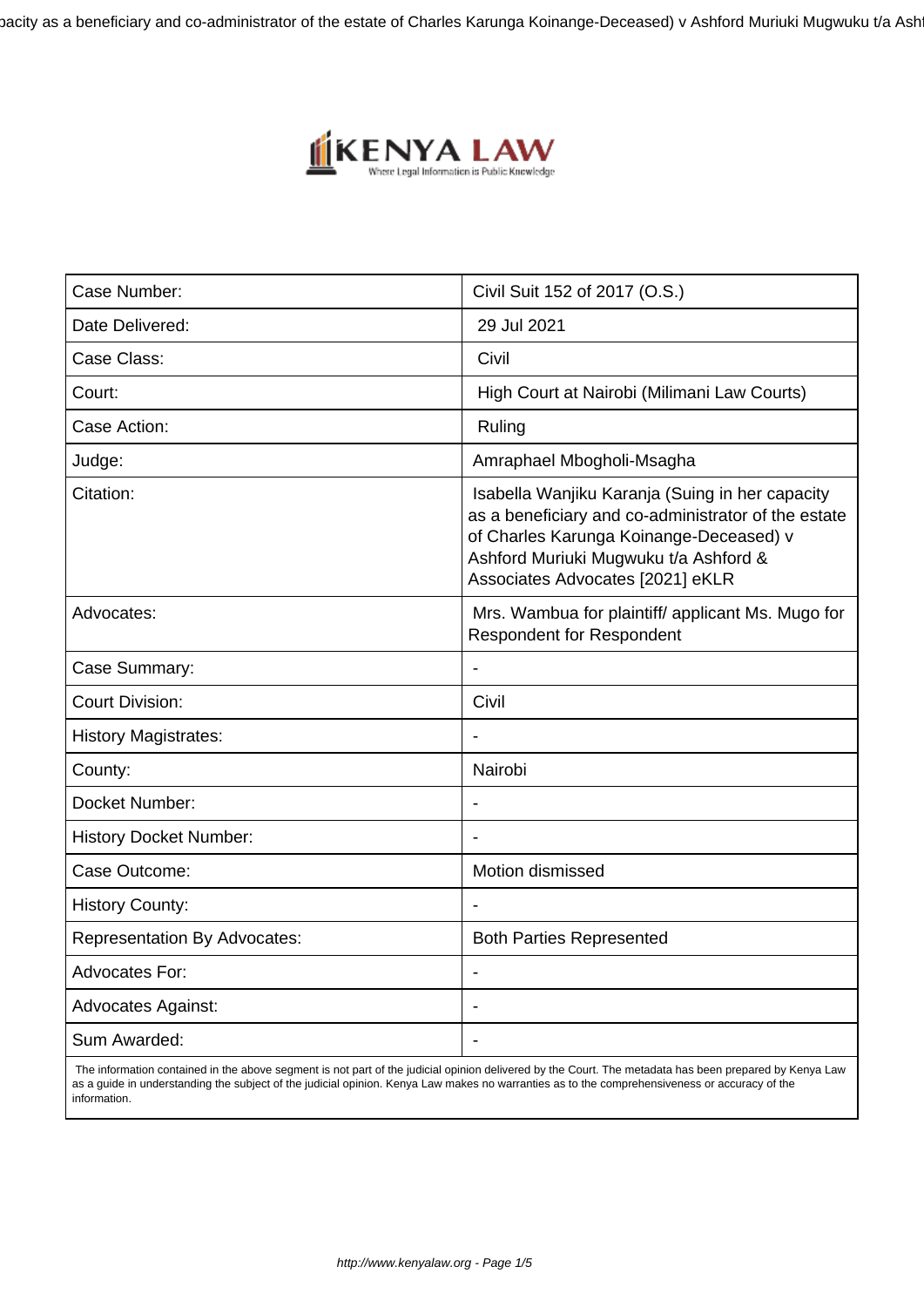bacity as a beneficiary and co-administrator of the estate of Charles Karunga Koinange-Deceased) v Ashford Muriuki Mugwuku t/a Ash

# **REPUBLIC OF KENYA**

# **IN THE HIGH COURT OF KENYA AT NAIROBI**

#### **CIVIL SUIT NO. 152 OF 2017 (O.S.)**

**ISABELLA WANJIKU KARANJA (Suing in her capacity as a beneficiary and co-administrator of the**

## **estate of CHARLES KARUNGA KOINANGE-**

**Deceased)...............................................................PLAINTIFF/APPLICANT**

#### **-VERSUS-**

## **ASHFORD MURIUKI MUGWUKU t/a ASHFORD & ASSOCIATES**

**ADVOCATES................................................................................................................................................................DEFENDANT/**

#### **RESPONDENT**

## **RULING**

1. Before me for determination is the Notice of Motion dated 20th January, 2021 brought by the plaintiff/applicant, supported by the grounds set out therein and the facts stated in the affidavit of the **Jeremy Njenga**. The applicant is seeking the following orders:

*a) THAT for purposes of the instant application, Sheila Mugo t/a Sheila Mugo & Co. Advocates be enjoined as a party herein.*

*b) THAT the defendant/respondent be compelled by way of a mandatory injunction to disclose to the plaintiff's/applicant's advocates (J.M. Njenga & Co. Advocates) the details of the security box opened on or about August, 2020 with KINGDOM BANK and further ensure that the said law firm (J.M. Njenga & Co. Advocates) is made a co-signatory of the said deposit box* **which contains titles No. LR 20920 (Grant No. 104360) and deed plan Nos. 196068 and 196071.**

*c) THAT in lieu of such disclosure within such reasonable time as this Honourable Court shall deem appropriate, the defendant/respondent alongside the said Sheila Mugo t/a Sheila Mugo & Co. Advocates do unconditionally release the said No. LR 20920 (Grant No. 104360) and the two (2) deed plan Nos. 196068 and 196071 to the law firm of J.M. Njenga & Co. Advocates on the plaintiff's/applicant's behalf.*

*d) THAT the costs of the application be borne by the defendant/respondent and/or Sheila Mugo t/a Sheila Mugo & Co. Advocates.*

*e) THAT this Honourable Court be at liberty to issue such further or other orders as it may deem appropriate in the circumstances.*

2. The respondent opposed the Motion by filing the replying affidavits sworn separately by advocate **Sheila Murugi Mugo** on 9th March, 2021; advocate **Ashford Muriuki Mugwuku** on 20th April, 2021 and co-administrator, Peter Mbiyu Koinange on 20th April, 2021. The applicant rejoined with a supplementary affidavit sworn on 10th May, 2021 and a supplementary affidavit equally sworn by her advocate **Jeremy Njenga** on like date.

3. At the directions of this court, the parties filed and exchanged written submissions to the Motion.

4. I have considered the grounds set out in the Motion, the facts deponed in the affidavits supporting and opposing the Motion, and the rival submissions on record alongside the authorities cited.

5. A brief background of the matter is that the applicant being one of the administrators of the estate of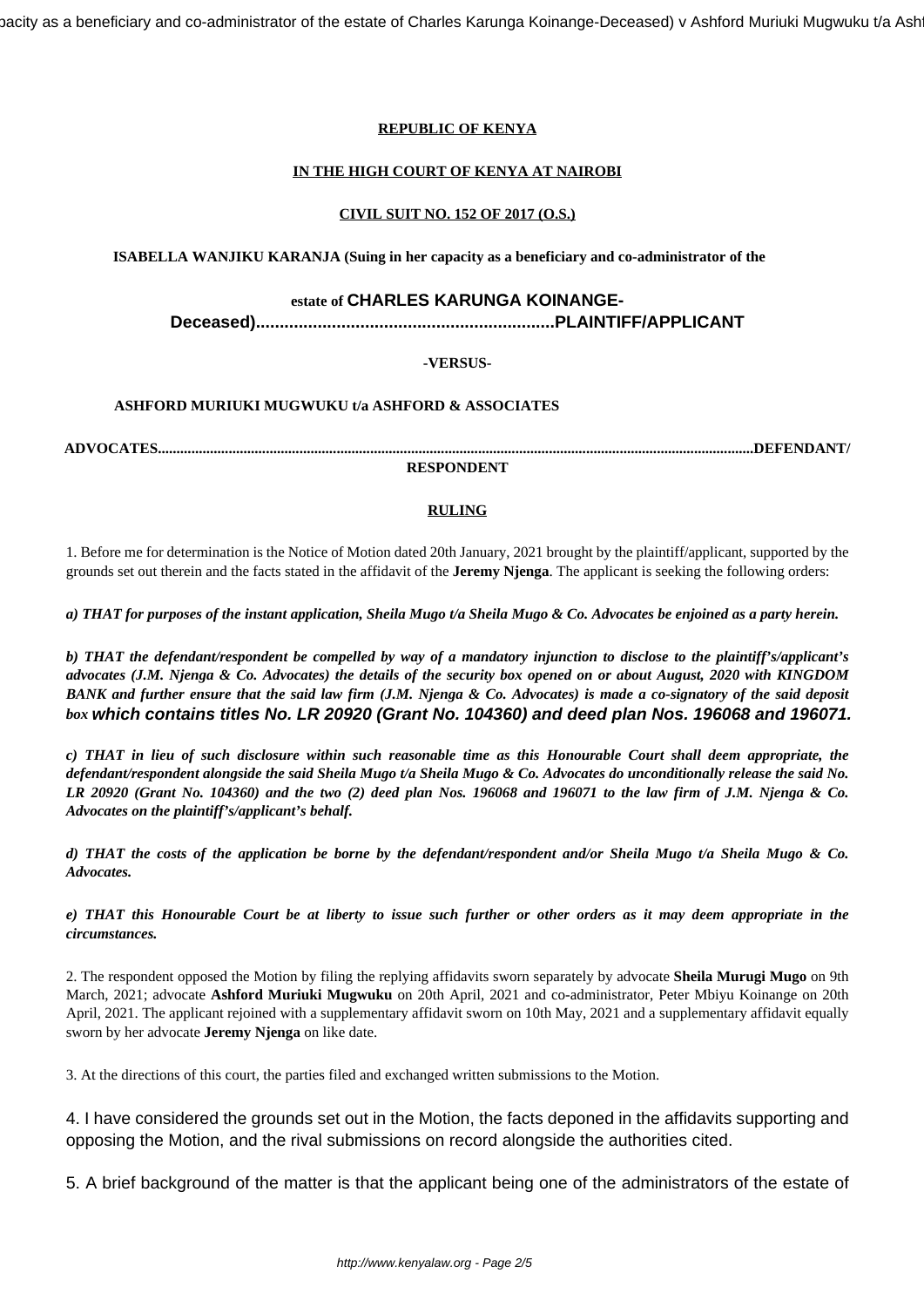Charles Karunga Koinange ("the deceased") instituted the suit against the respondent by way of Originating Summons and sought *inter alia*, orders to the effect that the respondent delivers a fully itemized and detailed schedule of all properties/assets/documents/securities in his possession in respect to the estate of the deceased, as particularized in the plaint. Upon hearing the Originating Summons, this court in the judgment delivered on 14th November, 2019 allowed it and set out various conditions in order to protect the interests of the parties and that of the estate of the deceased. Among the conditions set out were that the administrators to the estate would ensure to pay any and all outstanding legal fees owing to the respondent and in the event that they are unable to do so, then the respondent be at liberty to retain such securities as may be sufficient to discharge his fee note.

6. From the instant Motion, it is clear that three (3) main orders are being sought, which I shall address hereunder.

7. The first prayer is the joinder of Sheila Mugo t/a Sheila Mugo & Co. Advocates as a party to the suit. On the part of the applicant, it is argued that since the aforementioned advocate participated in the execution of a consent regarding custody of the title documents particularized in the order, then she ought to be made a party for the purpose of enforcement of any orders against her. In the supplementary submissions, the applicant cites the case of **Kenya Medical Laboratory Technicians and Technologists Board & 6 others v Attorney General & 4 others [2017] eKLR** where the court reasoned that:

**"…the main purpose of joining parties is to enable the court to deal with matter brought before it and to avoid multiplicity of suits. It is a fundamental consideration that before a person can be joined as party, it must be established that the party has an interest in the case. In addition, it must be clearly demonstrated that the orders sought in the suit would directly and legally affect the party seeking to be enjoined."**

8. The respondent through the respective replying affidavits filed states that, advocate Sheila Mugo at all material times represented and continues to represent its legal interest in the matter. In his submissions, the respondent contends that to seek to enjoin the aforementioned advocate as a party to the suit will not only constitute bad precedent but will serve no useful value.

9. Upon my consideration of the above rival positions, I am convinced that since advocate, Sheila Mugo, is the advocate at all material times on record for the respondent and therefore acting in her professional capacity in the suit. It would therfore be unnecessary and untenable to have her enjoined as a party therein. In so finding, I am guided by the following decision by the Supreme Court in the case of **Peter Odiwuor Ngoge t/a O P Ngoge & Associates Advocates & 5379 others v J Namada Simoni t/a Namada & Co Advocates & 725 others [2014] eKLR** quoted in the submissions of the respondent:

**"It is clear to us that, when an advocate represents his or her client in any matter, his or her position rests on a purely professional platform; and such advocate should not, as a player of a professional role governed by law, be enjoined as litigant, whether in that very matter, or on appeal, in respect of any acts or omissions in the conduct of the cause. The advocate, on the question of such joinder, will benefit from a cover of privilege, even though he or she remains amenable to suit for any professional negligence or malpractice, in a personal capacity, and in separate action, in the relevant trial Court."**

10. The second prayer seeks a mandatory injunction. On the part of the applicant through her affidavits and that sworn by Jeremy Njenga, the position is that despite the existence of negotiations and a consent to the effect that the parties' respective advocates open a joint safe deposit box account for the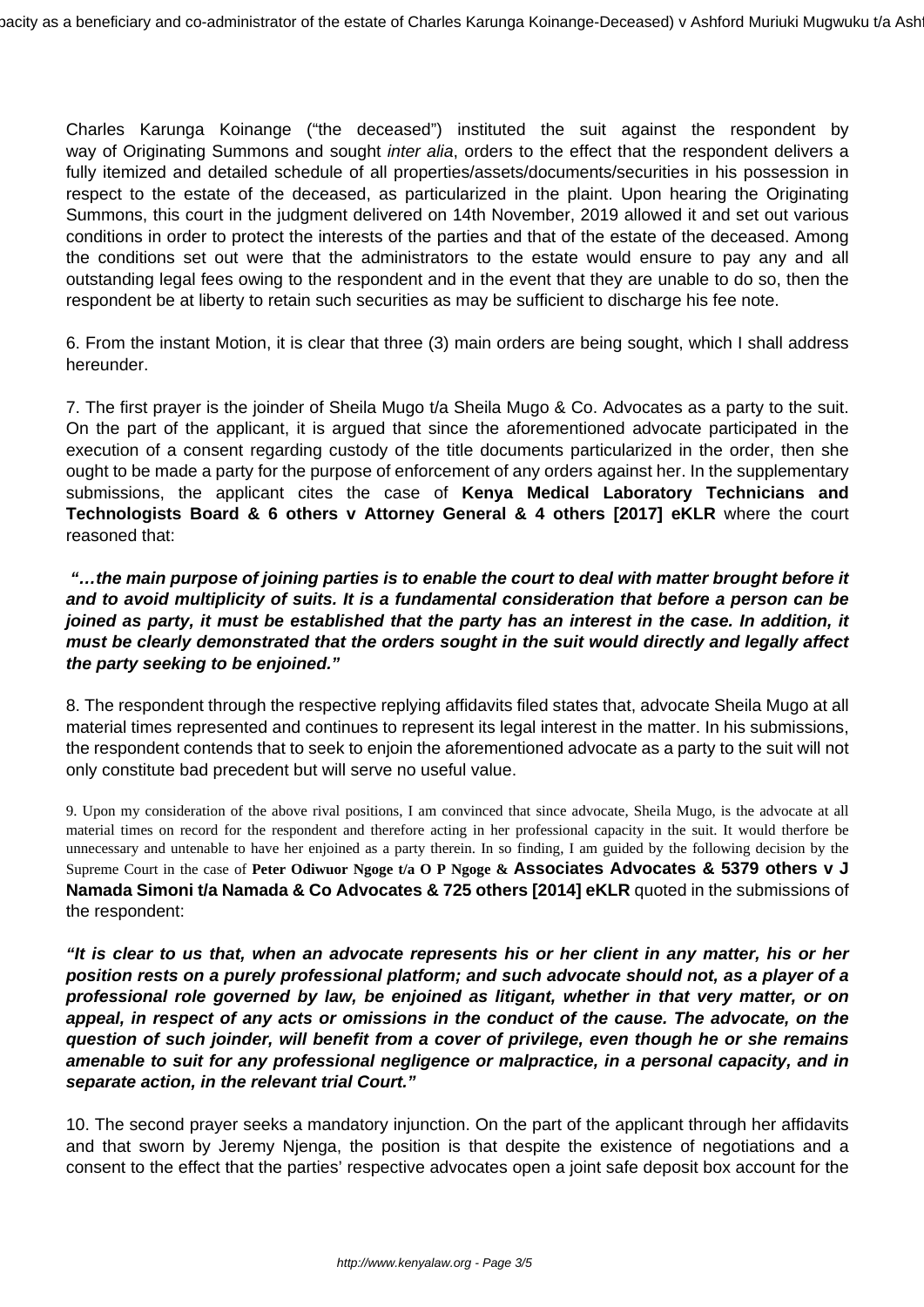purpose of storing the title documents particularized above, the advocate for the respondent has unilaterally gone ahead to open such account in the name of Sheila Mugo & Co. Advocates to the detriment and disadvantage of the applicant, and for which she is the sole signatory. The applicant further submits that in view of the existence of the consent dated 17th July, 2020 and the apparent breach of the same by Sheila Mugo, there is need to grant the injunctive order sought.

11. On her part, Sheila Mugo in her replying affidavit stated that while there had been ongoing discussions on the opening of a joint account in the names of the parties' respective advocates, no consent was filed. The advocate stated that she had made proposals to Jeremy Njenga, the advocate for the applicant, on suitable banking institutions with which to open a joint safe deposit box account but that the said advocate was not satisfied hence no consent was recorded. The deponent further denies ever opening an account with Kingdom Bank (formerly Jamii Bora) for that purpose, and her averment is echoed in the replying affidavit of Ashford Muriuki. In his submissions, the respondent argues that the account being referred to by the applicant is non-existent.

12. Upon perusal of the record and material presented before me, I have not come across anything to indicate or confirm the existence of the account referred in the instant Motion held by the firm of Sheila Mugo & Co. Advocates with Kingdom Bank. Moreover, while it is apparent from the record that the advocates for the parties herein had previously been engaged in discussions on the opening of a joint account for the purpose of depositing the abovementioned title documents, the consent being referred to by the applicant and dated 17th July, 2020 was hand written and there is no credible evidence to show that the same or any other consent was filed to that effect and/or adopted as an order of the court. As such, I am not convinced that the present circumstances are suitable for the granting of mandatory injunctive orders.

13. The third and final order sought relates the unconditional release of the relevant title documents by advocate Sheila Mugo, to the advocate for the applicant. The applicant is of the view that given the current circumstances, it would be fair to have the title documents/securities released to her advocate since there is no justification for the respondent's advocate to continue holding them unilaterally. Her view is supported by the averments made in the supplementary affidavit of Jeremy Njenga.

14. In reply, the respondent states and submits that the title documents can only be released upon settlement of his bills since the said titles are being held as security for legal fees.

15. From the record, it is apparent that there are some outstanding legal fees owing to the respondent by the applicant and that taxation proceedings in respect to such fees is ongoing. In the judgment delivered on 14th November, 2019 this court had ordered that in the event of unsettled fee notes/bills, the respondent was at liberty to retain such securities as may be sufficient to discharge such fee notes. In the circumstances, it would not be a proper exercise of my discretion to order the release of the relevant title documents at this stage.

16. The outcome therefore is that the Motion dated 20th January, 2021 is hereby dismissed. That notwithstanding, I deem it necessary to make the following orders in view of earlier negotiations between the parties and in the interest of the parties, and of substantive justice:

**a) The title documents pertaining to the titles known as No. LR 20920 (Grant No. 104360) and the two (2) deed plan Nos. 196068 and 196071 shall be deposited in a security/safe deposit to be held in the joint names of the parties' advocates with a reputable bank to be agreed upon between the parties within 45 days from today, pending full settlement of the legal fees of the respondent by the applicant.**